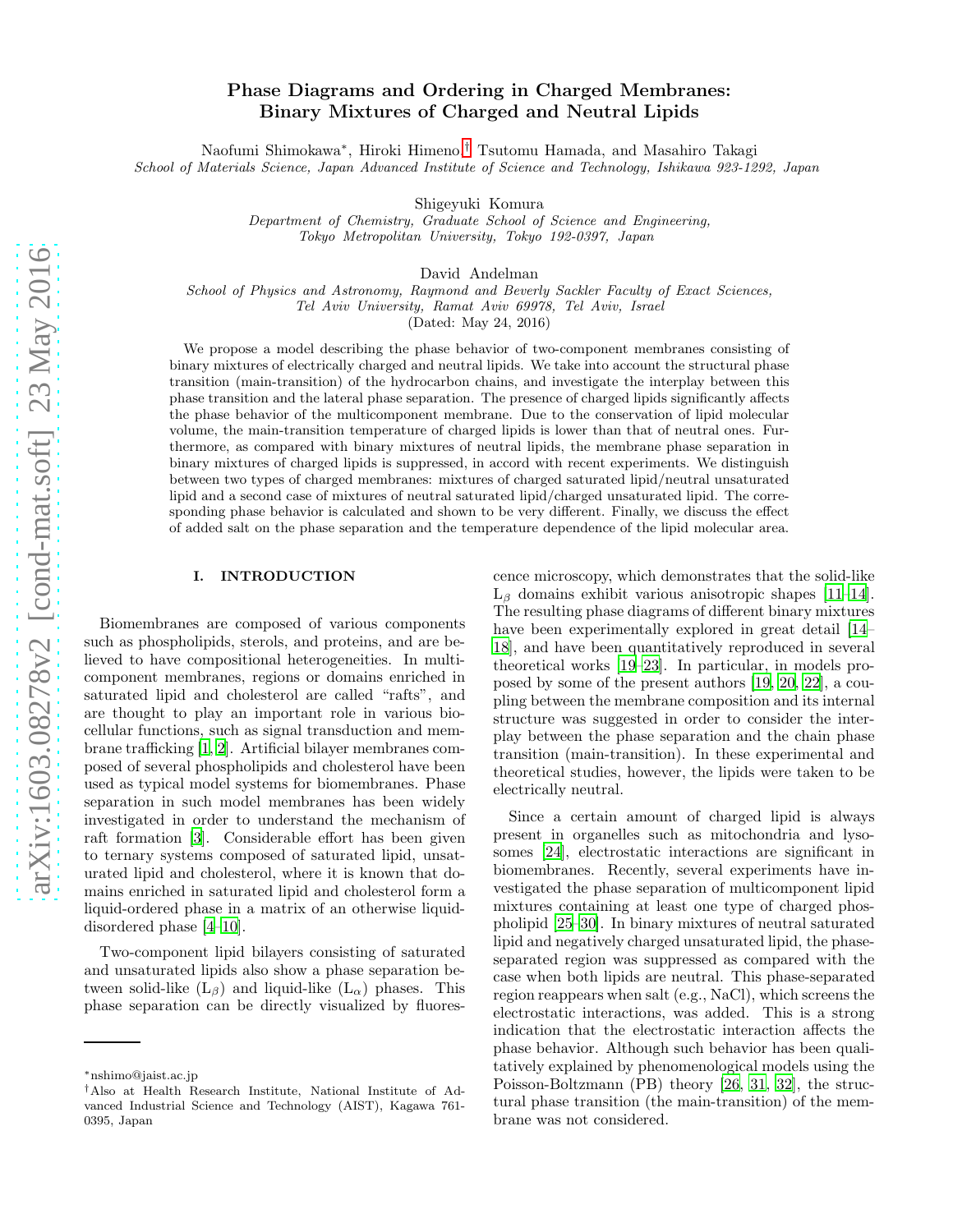

<span id="page-1-0"></span>FIG. 1: Schematic illustration of two-component membranes. (a) A neutral membrane consisting of a binary mixture of neutral saturated (NS) and neutral unsaturated (NU) lipids. (b) A charged membrane consisting of a binary mixture of charged saturated (CS) and neutral unsaturated (NU) lipids. (c) A charged membrane consisting of a binary mixture of neutral saturated (NS) and charged unsaturated (CU) lipids.

In membranes composed of binary mixtures of neutral and charged lipids, either the saturated or unsaturated lipids can be charged. Hence, it is convenient to define two types of charged membranes: (i) mixtures of charged saturated (CS) and neutral unsaturated (NU) lipids (denoted as  $\text{CS}/\text{NU}$ , see Fig. [1\(](#page-1-0)b)), and (ii) mixtures of neutral saturated (NS) and charged unsaturated (CU) lipids (denoted as  $NS/CU$ , see Fig. [1\(](#page-1-0)c)). In recent experiments by Himeno et al. [\[29\]](#page-11-10), it was reported that the phase separation was suppressed in the NS/CU lipid mixture as compared with the neutral membrane  $(NS/NU)$  as in Fig. [1\(](#page-1-0)a)), while it was enhanced in the CS/NU case. This result indicates that the phase behavior of charged membranes is very different between these two types of charged mixtures.

Being motivated by this experimental work, we consider in this paper charged membranes, and propose a phenomenological model that distinguishes between the above-mentioned two cases. In particular, we discuss the interplay between the main-transition and the lateral phase separation between the two lipid species. The main-transition of lipid chains is taken into account by extending the model of Goldstein and Leibler [\[33,](#page-11-11) [34](#page-11-12)] to include electrostatic interactions using the PB theory [\[35,](#page-11-13) [36\]](#page-11-14). Furthermore, we employ the constraint of constant molecular volume of the lipids, which leads to a coupling between the electrostatic interactions and the lipid lateral phase separation. We calculate the different

phase diagrams of charged membranes by changing the interaction between the two lipids and/or by changing the amount of added salt. We also explain the different combination of hydrocarbon saturation and headgroup charge (either CS/NU or NS/CU as were defined above). On the basis of the calculated phase diagrams, we discuss the main-transition temperature, and the effect of added salt in a binary mixture of charged/neutral lipids.

In the next section, we explain the model by Goldstein and Leibler, the phase separation, and the PB theory. In Sec. [III,](#page-4-0) we show the calculated phase diagrams and investigate the effects of the interaction between the two lipids, salt concentration, and combination of the lipids (either CS/NU or NS/CU) on the phase separation. Moreover, we explore how the molecular area changes and its dependence on the added salt. Finally, we offer a qualitative discussion in Sec. [IV](#page-8-0) and some concluding remarks in Sec. [V.](#page-10-8)

# <span id="page-1-3"></span>II. MODEL

In order to calculate the phase diagrams of binary mixtures of charged lipid membranes, we consider a model that takes into account both the lipid main-transition and the lateral lipid phase separation. For simplicity, we consider a perfectly flat membrane ignoring any possible out-of-plane membrane undulations. To avoid further complexity, we do not consider any specific bilayer attributes such as asymmetric lipid composition between the two leaflets, or ionic strength difference between the electrolytes in contact with the two sides of the membrane. Therefore, our model describes the phase behavior of an isolated symmetric bilayer.

#### A. Two-Component Neutral Membranes

On the basis of the Goldstein-Leibler model [\[33,](#page-11-11) [34\]](#page-11-12), we first review the free energy of a single-component neutral lipid membrane, which leads to the main-transition. The main-transition involving the chain ordering and stiffening is described via a scalar order parameter

<span id="page-1-2"></span>
$$
m = \frac{\delta - \delta_0}{\delta_0},\tag{1}
$$

where  $\delta$  is the actual membrane thickness and  $\delta_0$  a reference membrane thickness in the  $L_{\alpha}$  phase. Notice that m represents the changes that may occur in several degrees of freedom, including the conformation of the hydrocarbon chains, their interchain correlations, molecular tilt, and positional ordering. For an isolated lipid bilayer, a Landau expansion of the stretching freeenergy per lipid molecule in powers of the order parameter  $m$  is given by

<span id="page-1-1"></span>
$$
f_{\rm st}(m) = \frac{a_2'}{2}(T - T^*)m^2 + \frac{a_3}{3}m^3 + \frac{a_4}{4}m^4,\qquad(2)
$$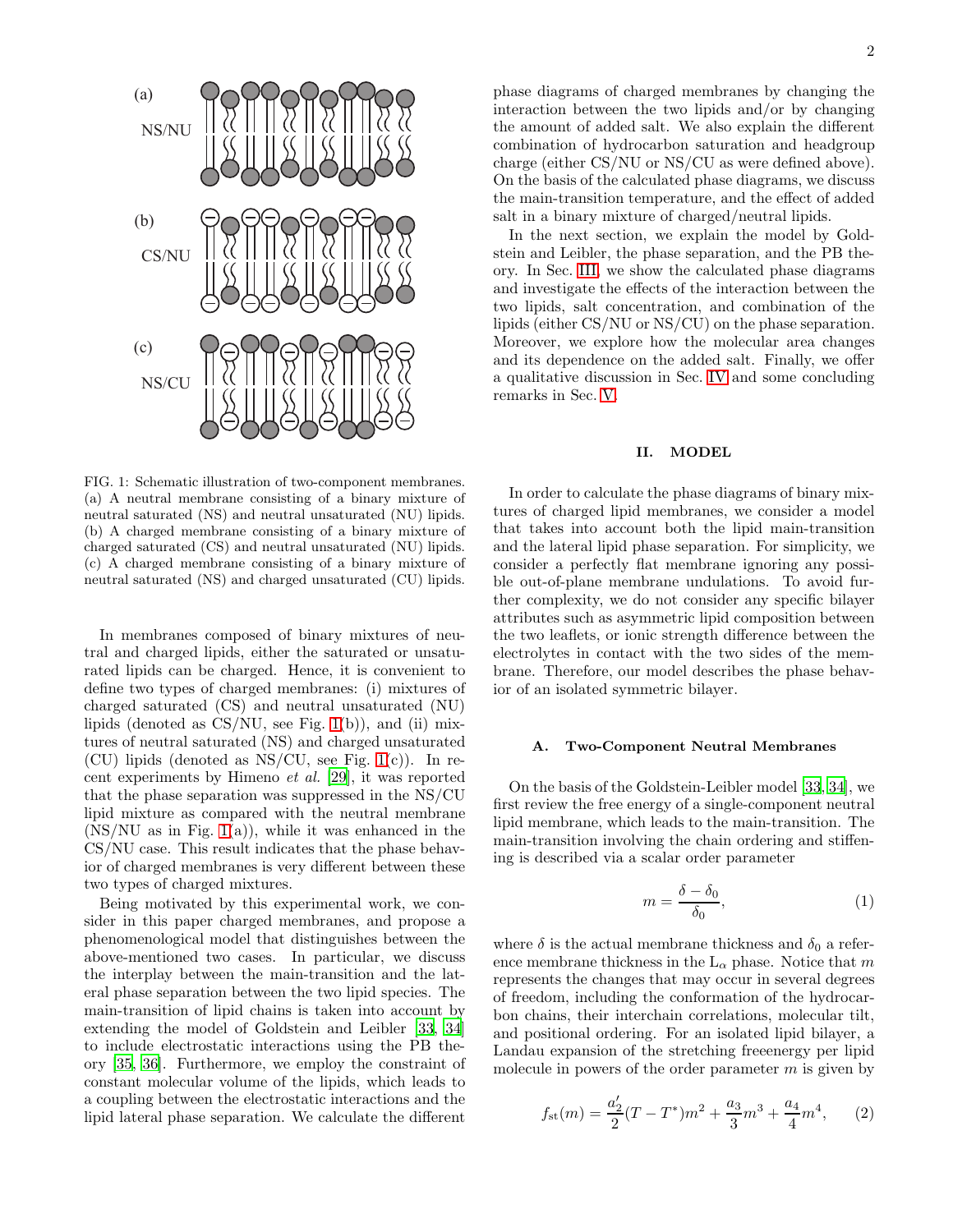where  $a'_2 > 0$ ,  $a_3 < 0$ , and  $a_4 > 0$  are phenomenological coefficients. Here  $a_3$  is taken to be negative since the main-transition is a first-order transition [\[16\]](#page-10-9), while  $a_4$  is always positive to ensure thermodynamical stability. In the above,  $T$  is the temperature and  $T^*$  is a reference temperature. The main-transition temperature is different from  $T^*$  and is denoted by  $T^{**}$ . It can be calculated from the conditions  $f_{st} = 0$  and  $df_{st}/dm = 0$ , yielding

<span id="page-2-0"></span>
$$
T^{**} = T^* + \frac{2(a_3)^2}{9a_2'a_4}.
$$
 (3)

Note that the main-transition temperature described by Eq. [\(3\)](#page-2-0) is appropriate only for neutral lipids.

Next, we describe the phase separation in membranes containing a binary mixture of neutral saturated (NS) and neutral unsaturated (NU) lipids, as shown in Fig. [1\(](#page-1-0)a). We model the two-component membrane as an incompressible NS/NU lipid mixture containing  $\phi$  molar fraction of NS lipid and  $1 - \phi$  molar fraction of NU lipid. (Throughout this paper,  $\phi$  denotes the molar fraction of saturated lipid.) For simplicity, we assume the same area per molecule for the two species in the  $L_{\alpha}$  phase and ignore any lipid exchange with the surrounding solvent. The mixing free energy (per lipid molecule) consists of the mixing entropy and enthalpy. It can be expressed within mean-field theory as

<span id="page-2-1"></span>
$$
f_{\text{mix}}(\phi) = k_{\text{B}} T[\phi \ln \phi + (1 - \phi) \ln(1 - \phi)] + \frac{J}{2} \phi (1 - \phi), \tag{4}
$$

where  $k_B$  is the Boltzmann constant and  $J > 0$  is an attractive interaction parameter between the lipids, which enhances the NS/NU demixing.

In general, the two lipids have different main-transition temperatures originating from different molecular parameters such as their chain length, degree of saturation and hydrophilic headgroup. The dependence of the maintransition temperature on the composition  $\phi$ , cannot be calculated from such a phenomenological approach. Therefore, we proceed by further assuming the simplest linear interpolation of  $T^*$  as a function of  $\phi$ :

$$
T^*(\phi) = \phi T^*_{\mathcal{S}} + (1 - \phi) T^*_{\mathcal{U}},\tag{5}
$$

where  $T^*_{\rm S}$  and  $T^*_{\rm U}$  are the reference temperatures of pure NS and NU lipids, respectively. In general, saturated lipids have higher transition temperatures than the unsaturated ones,  $T_{\rm S}^{**} > T_{\rm U}^{**}$ , for the cases when the numbers of hydrocarbons in the lipid tails are the same. Therefore we generally use  $T_{\rm S}^*>T_{\rm U}^*$ .

By combining Eqs. [\(2\)](#page-1-1) and [\(4\)](#page-2-1), we obtain the total free energy of a neutral NS/NU membrane

<span id="page-2-4"></span>
$$
f_{\rm NS/NU}(m,\phi) = f_{\rm st}(m,\phi) + f_{\rm mix}(\phi). \tag{6}
$$

This total free energy will be minimized with respect to both m and  $\phi$  to obtain the phase behavior of a neutral membrane.



<span id="page-2-2"></span>FIG. 2: Schematic representation of the electrostatic potential of a two-component charged membrane consisting of charged saturated (CS) and neutral unsaturated (NU) lipids. The lipid head groups are located at the plane  $z = 0$ . The dimensionless electrostatic potential in solution is  $\psi(z) = e\Psi/k_BT$ , and  $\psi_s = \psi(z=0)$  is the surface potential at the membrane. The dielectric constant of water solution is  $\varepsilon_{w}$ .

## B. Electrostatic Free Energy of a Charged Membrane

In what follows, we extend the above model for the case of membranes consisting of a binary mixture of charged and neutral lipids. In order to estimate the electrostatic interactions in membranes at a fixed surface charge density (chosen to be negative throughout this paper),  $\sigma < 0$ , we obtain the free energy of a charged membrane on the basis of the PB theory [\[35](#page-11-13), [36](#page-11-14)].

As shown in Fig. [2,](#page-2-2) we consider a flat charged lipid bilayer that lies at  $z = 0$ . The bilayer is in contact with a monovalent salt solution located at  $z > 0$ . We assume that the two leaflets constituting the bilayer do not interact with each other. Within a mean-field treatment, the electric potential  $\Psi(z)$  satisfies the PB equation

$$
\frac{\mathrm{d}^2\Psi}{\mathrm{d}z^2} = \frac{2en_\mathrm{b}}{\varepsilon_\mathrm{w}}\sinh\frac{e\Psi}{k_\mathrm{B}T},\tag{7}
$$

where e is the elementary charge,  $n<sub>b</sub>$  the salt concentration in the bulk, and  $\varepsilon_{w}$  the dielectric constant of water. Using the dimensionless electric potential  $\psi = e\Psi / k_{\rm B}T$ , we obtain the following dimensionless PB equation

<span id="page-2-3"></span>
$$
\frac{\mathrm{d}^2\psi}{\mathrm{d}z^2} = \kappa^2 \sinh\psi,\tag{8}
$$

where  $\kappa^{-1} = \sqrt{\varepsilon_{\rm w} k_{\rm B}T/2e^2 n_{\rm b}}$  is the Debye screening length. Far from the membrane, the bulk electric potential should vanish, i.e.,  $\psi(z \to \infty) = 0$ . With the use of the Gauss law, the boundary condition at the membrane  $(z=0)$  is

$$
\varepsilon_{\rm w} \frac{\mathrm{d}\psi}{\mathrm{d}z}\bigg|_{z=0} = -\frac{e\sigma}{k_{\rm B}T}.\tag{9}
$$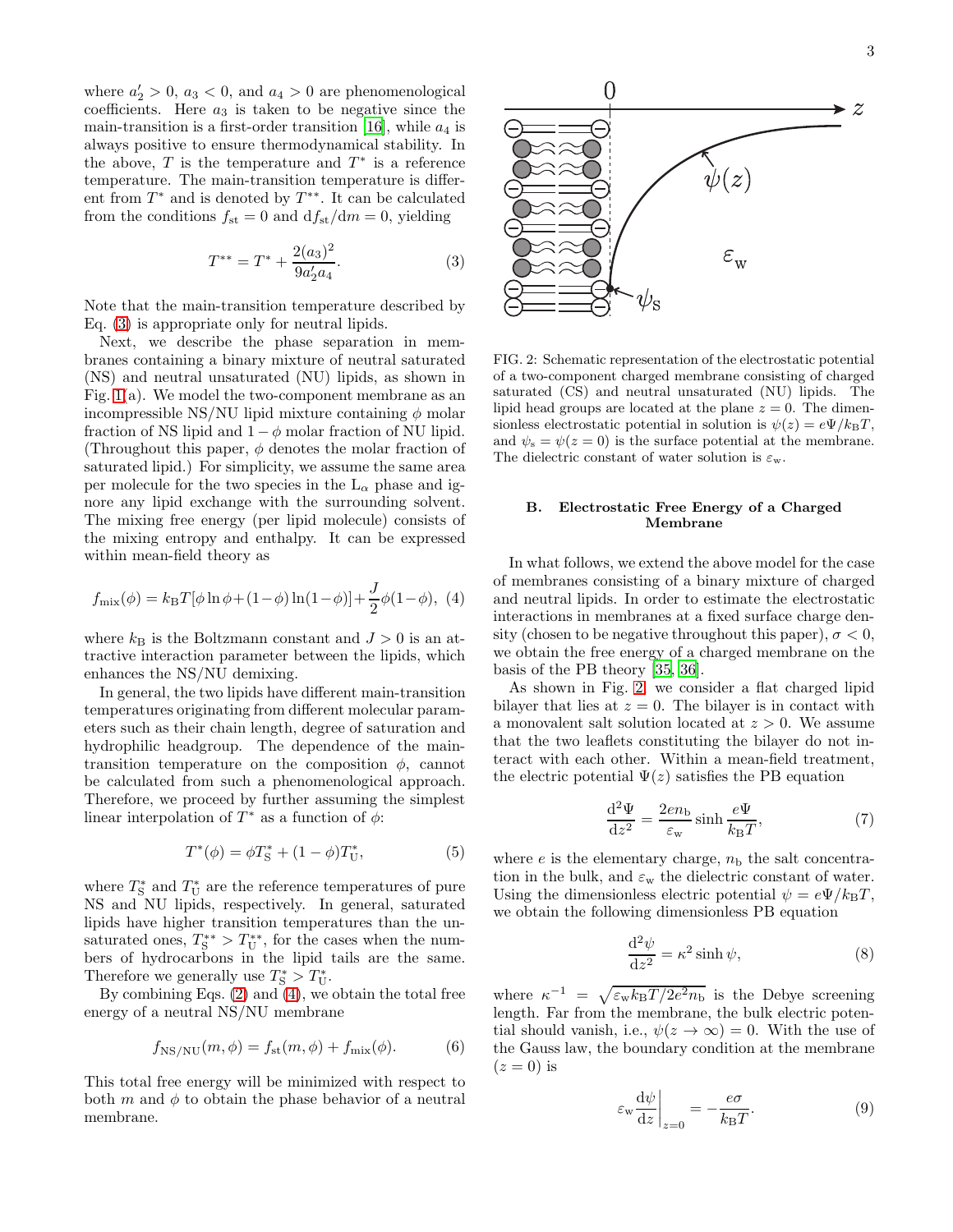

<span id="page-3-2"></span>FIG. 3: Schematic illustration of molecular volume conservation. The molecular area is indicated by a gray square, and the molecular volume is enclosed by the dashed lines. We assume that the molecular volume v is conserved,  $v = \Sigma_{\beta} \delta_{\beta} =$  $\Sigma_{\alpha}\delta_{\alpha}$ , for all the temperatures. The larger the membrane thickness  $\delta$ , the smaller the molecular area  $\Sigma$ .

Under these boundary conditions, the dimensionless electric potential  $\psi(z)$  can be obtained [\[35](#page-11-13)[–37\]](#page-11-15) by integrating twice Eq. [\(8\)](#page-2-3)

$$
\psi(z) = 2\ln\frac{1+\Gamma\exp(-\kappa z)}{1-\Gamma\exp(-\kappa z)},\tag{10}
$$

where

$$
\Gamma = \frac{\exp(\psi_s/2) - 1}{\exp(\psi_s/2) + 1}.
$$
\n(11)

Here  $\psi_s = \psi(z=0)$  is the dimensionless surface potential given by

<span id="page-3-0"></span>
$$
\psi_{\rm s} = 2\sinh^{-1}\left(\frac{2\pi\ell_{\rm B}\sigma}{e\kappa}\right) = -2\sinh^{-1}\left(\frac{1}{b\kappa}\right),\qquad(12)
$$

where  $\ell_{\rm B} = e^2/4\pi\varepsilon_{\rm w} k_{\rm B}T$  is the Bjerrum length, and  $b =$  $e/2\pi\ell_B|\sigma|$  is the Gouy-Chapman length.

The electrostatic free energy per lipid molecule can be calculated from the charging method [\[37,](#page-11-15) [38\]](#page-11-16)

<span id="page-3-1"></span>
$$
f_{\rm el}(\sigma) = \frac{k_{\rm B}T\Sigma}{e} \int_0^{\sigma} d\sigma' \psi_{\rm s}(\sigma'),\tag{13}
$$

where  $\Sigma$  is the cross-sectional area per lipid. By substituting the surface potential, Eq.  $(12)$ , into Eq.  $(13)$ , we obtain the expression

$$
f_{\rm el}(\sigma) = \frac{k_{\rm B}T\Sigma}{\pi\ell_{\rm B}b} \left[ b\kappa - \sqrt{1 + (b\kappa)^2} + \ln \frac{1 + \sqrt{1 + (b\kappa)^2}}{b\kappa} \right].
$$
\n(14)

#### C. Two-Component Charged Membranes

In the case of membranes consisting of a binary mixture of charged saturated (CS) and neutral unsaturated (NU) lipids, the surface charge density,  $\sigma < 0$ , is related to the CS molar fraction,  $\phi$ , by

<span id="page-3-3"></span>
$$
\sigma = -\frac{e\phi}{\Sigma}.\tag{15}
$$

As illustrated in Fig. [3,](#page-3-2) we further assume that the lipid molecular volume,  $v = \Sigma \delta$ , is conserved and stays constant at any temperature. From Eq. [\(1\)](#page-1-2), the crosssectional area  $\Sigma$  is related to the order parameter, m, by

<span id="page-3-8"></span><span id="page-3-4"></span>
$$
\Sigma = \frac{\Sigma_0}{1+m},\tag{16}
$$

where  $\Sigma_0$  is the cross-sectional area of a neutral lipid in the  $L_{\alpha}$  phase. By substituting back Eqs. [\(15\)](#page-3-3) and [\(16\)](#page-3-4) into Eq.  $(14)$ ,  $f_{el}$  can be written as

$$
f_{\rm el}(m,\phi) = 2k_{\rm B}T\phi \left[ \frac{1 - \sqrt{1 + [p\phi(1+m)]^2}}{p\phi(1+m)} + \ln \left( p\phi(1+m) + \sqrt{1 + [p\phi(1+m)]^2} \right) \right],\qquad(17)
$$

where  $p = 2\pi \ell_{\rm B}/\Sigma_0 \kappa$  is a dimensionless parameter.

The total free energy of the CS/NU membrane is finally given by

<span id="page-3-6"></span>
$$
f_{\rm CS/NU}(m,\phi) = f_{\rm st}(m,\phi) + f_{\rm mix}(\phi) + f_{\rm el}(m,\phi). \quad (18)
$$

On the other hand, when the membrane consists of neutral saturated (NS) and charged unsaturated (CU) lipids, the total free energy of an NS/CU membrane becomes

<span id="page-3-7"></span>
$$
f_{\rm NS/CU}(m,\phi) = f_{\rm st}(m,\phi) + f_{\rm mix}(\phi) + f_{\rm el}(m,1-\phi). \tag{19}
$$

Note that the only change between the two cases, Eqs. [\(18\)](#page-3-6) and [\(19\)](#page-3-7), is that  $\phi \leftrightarrow 1 - \phi$  in the electrostatic free energy. The phase behavior of two-component charged membranes in these two cases is analyzed using either Eq. [\(18\)](#page-3-6) or [\(19\)](#page-3-7).

### D. Equilibrium Phase Behavior

Since the electrostatic free energy described by Eq. [\(17\)](#page-3-8) depends on the order parameter  $m$ , the main-transition temperature of a pure charged lipid (either CS or CU) is different from Eq. [\(3\)](#page-2-0). Instead, it is given by the following conditions

<span id="page-3-5"></span>
$$
f_{\rm st}(m_{\beta}, 1) + f_{\rm el}(m_{\beta}, 1) = f_{\rm st}(m_{\alpha}, 1) + f_{\rm el}(m_{\alpha}, 1), \tag{20}
$$

$$
\frac{\partial (f_{\rm st} + f_{\rm el})}{\partial m}\bigg|_{m=m_{\beta}} = \frac{\partial (f_{\rm st} + f_{\rm el})}{\partial m}\bigg|_{m=m_{\alpha}} = 0. \tag{21}
$$

For lipid mixtures, the chemical potential  $\mu$  is given by

<span id="page-3-10"></span><span id="page-3-9"></span>
$$
\mu = \frac{\partial f_{\text{tot}}}{\partial \phi}\bigg|_{m=m^*},\tag{22}
$$

where  $f_{\text{tot}}$  is taken either from Eq. [\(6\)](#page-2-4) for neutral membranes or Eqs.  $(18)$ – $(19)$  for the two cases of charged membranes. The optimal order parameter,  $m^*$ , is obtained by minimizing the total free energy with respect to m,  $\partial f_{\text{tot}}/\partial m|_{m=m^*} = 0$ .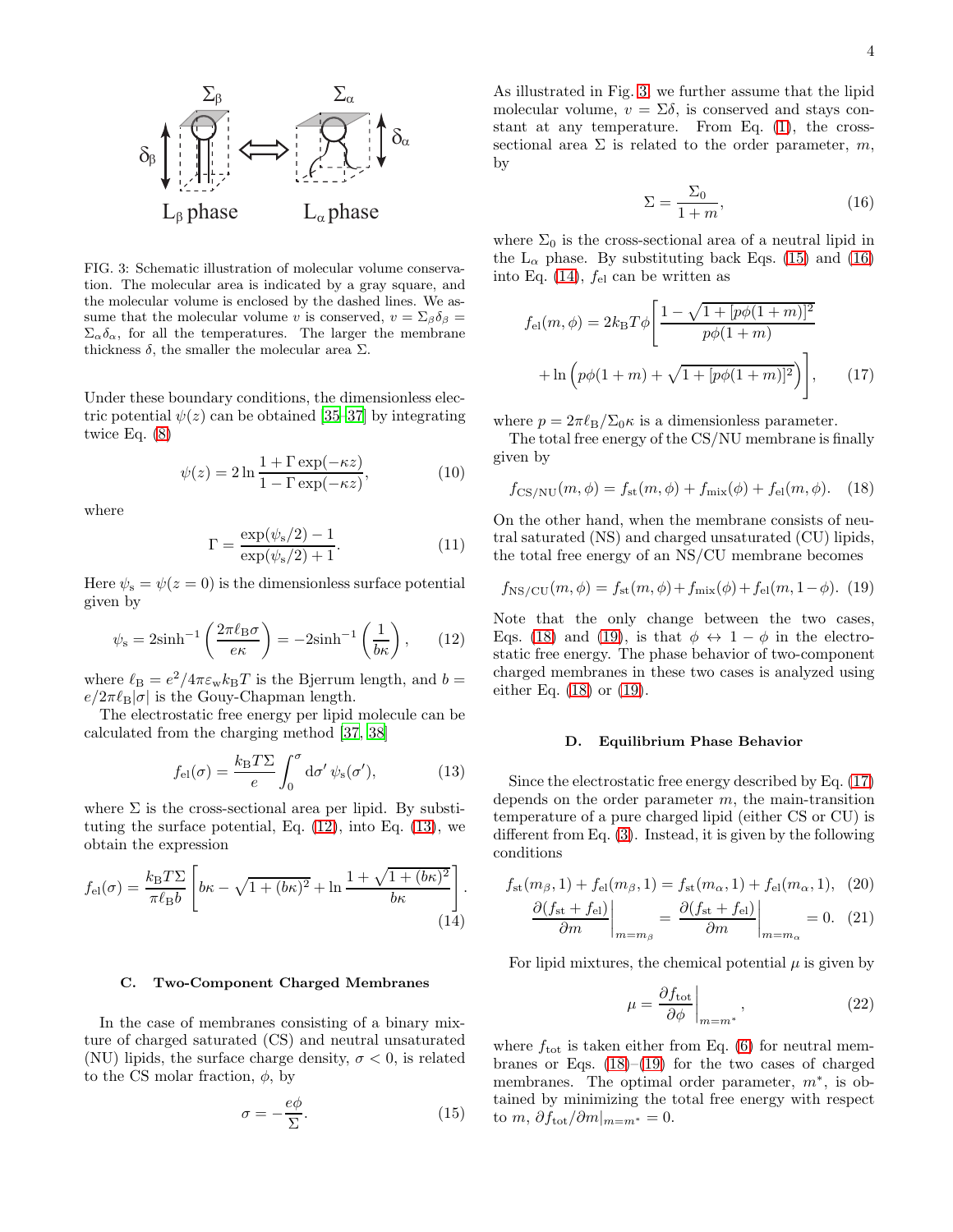TABLE I: Parameter Values of the Model

<span id="page-4-1"></span>

| parameter             | value                  | $_{\rm unit}$ |
|-----------------------|------------------------|---------------|
| $a'_2$                | $2.4 \times 10^{-21}$  | $J/K$ [34]    |
| $a_3$                 | $-1.1 \times 10^{-18}$ | J [34]        |
| $a_4$                 | $2.2 \times 10^{-18}$  | J[34]         |
| $T_{\rm S}^*$         | $-10$                  | $^{\circ}C$   |
| $T^*_{\rm U}$         | $-71$                  | $^{\circ}$ C  |
| $\Sigma_0$            | 65                     | $\AA^2$       |
| $\varepsilon_{\rm w}$ | $7.08 \times 10^{-10}$ | F/m           |

As the lipid molar fraction  $\phi$  is a conserved quantity, it is convenient to introduce another thermodynamic potential given by

$$
g(\phi) = f_{\text{tot}}(m = m^*, \phi) - \mu \phi.
$$
 (23)

The two-phase coexistence region in the  $(T, \phi)$  plane is calculated by using the common tangent construction to account for the constraint value of the molar fraction  $\phi$ . In other words, the two-phase coexistence has to satisfy the conditions  $g(\phi_1) = g(\phi_2)$  and  $\mu(\phi_1) = \mu(\phi_2)$ , where the slope of the common tangent is equal to the chemical potential. From the coexisting two points in the  $(T, \phi)$ plane, we can also construct the phase diagram in the  $(T, \mu)$  plane. The L<sub>β</sub> phase is characterized by positive m values, while its value in the  $L_{\alpha}$  phase becomes negative.

### <span id="page-4-0"></span>III. RESULTS

Having described our model in the previous section, we present the resulting phase diagrams and the temperature dependence of the molecular area. First, we show the phase diagrams for the neutral membrane case. This calculation essentially reproduces the theoretical results of Refs. [\[19,](#page-11-0) [20](#page-11-2)]. Then, the phase diagrams for charged membranes will be presented.

#### A. Choice of System Parameters

As examples for typical neutral saturated (NS) lipids and neutral unsaturated (NU) lipids, we consider, respectively, dipalmitoylphosphocholine (DPPC) and dioleoylphosphocholine (DOPC), whose main-transition temperature is  $T_S^{**} = 41 \text{ °C}$  and  $T_U^{**} = -20 \text{ °C}$ , respectively. From Eq. [\(3\)](#page-2-0), the reference temperature of NS and NU lipids is set as  $T_s^* = -10$  °C and  $T_U^* = -71$  °C, respectively. The molecular area of the neutral lipid in the  $L_{\alpha}$  phase is fixed to  $\Sigma_0 = 65 \text{\AA}^2$ . The interaction parameter is  $J = 1.2 \times 10^{-20}$  or  $1.8 \times 10^{-20}$  J as considered before [\[19,](#page-11-0) [20](#page-11-2), [22\]](#page-11-3), and the bulk salt concentration is chosen either as  $n<sub>b</sub> = 1 M$  or 10 mM. All the parameters and physical constants used in our calculations are summarized in Table [I.](#page-4-1)

### B. Two-Component Neutral Membranes

For the NS/NU membrane, the total free energy is given in Eq. [\(6\)](#page-2-4). As mentioned before, the NS lipid (whose molar fraction is  $\phi$ ) has a higher main-transition temperature than that of the NU lipid. Following Refs. [\[19](#page-11-0), [20](#page-11-2)], we reproduce in Figs. [4](#page-5-0) and [5](#page-5-1) the phase diagrams of two-component NS/NU neutral membranes in the  $(T, \phi)$  and the  $(T, \mu)$  planes, respectively. Fig-ures. [4\(](#page-5-0)a) and [5\(](#page-5-1)a) are calculated for  $J = 1.2 \times 10^{-20}$  J, while Figs. [4\(](#page-5-0)b) and [5\(](#page-5-1)b) are obtained for  $J = 1.8 \times$  $10^{-20}$  J. The main-transition temperature of NS ( $\phi = 1$ ) and NU ( $\phi = 0$ ) lipids is  $T_S^{**} = 41$  °C and  $T_U^{**} = -20$  °C, respectively. As shown in Fig.  $4(a)$ , we obtain three twophase coexistence regions denoted by  $L_{\alpha}+L_{\beta}^{(1)}$ ,  $L_{\alpha}+L_{\beta}^{(2)}$ , and  $L_{\beta}^{(1)}+L_{\beta}^{(2)}$ , and in Fig. [4\(](#page-5-0)b), there are five two-phase coexistence regions indicated by  $L_{\alpha}^{(1)} + L_{\alpha}^{(2)}$ ,  $L_{\alpha}^{(1)} + L_{\beta}^{(1)}$ ,  $L_{\alpha}^{(1)}+L_{\beta}^{(2)}$ ,  $L_{\alpha}^{(2)}+L_{\beta}^{(2)}$ , and  $L_{\beta}^{(1)}+L_{\beta}^{(2)}$ . As discussed before [\[19,](#page-11-0) [20\]](#page-11-2), the phase-separated region is more extended when the interaction parameter  $J$  is larger.

### C. Two-Component Charged Membranes

Next, we calculate the phase diagrams for twocomponent charged membranes. We first consider the charged saturated/neutral unsaturated (CS/NU) (Fig. [1\(](#page-1-0)b)) lipid mixtures whose total free energy is given by Eq.  $(18)$ . In Figs.  $6(a)$  and  $7(a)$ , we show the calculated phase diagrams for  $J = 1.2 \times 10^{-20}$  J and  $n_{\rm b} = 1$  M, recalling that  $\phi$  is the molar fraction of the CS lipids. The main-transition temperature of the CS lipid is calculated numerically from Eqs. [\(20\)](#page-3-9) and [\(21\)](#page-3-10) yielding  $T_{\rm S}^{**} \simeq 29$  °C. On the other hand, the main-transition temperature of the NU lipid is  $T_{\text{U}}^{**} = -20$  °C, as before. In this phase diagram, there is only one coexistence region between the  $L_{\alpha}$  and  $L_{\beta}$  phases.

In Figs.  $6(b)$  and  $7(b)$ , we obtain the phase diagrams for  $J = 1.8 \times 10^{-20}$  J, while the other parameters are the same as those in Figs.  $6(a)$  and  $7(a)$ . The maintransition temperatures of the two lipids are unchanged, because the conditions in Eqs. [\(20\)](#page-3-9) and [\(21\)](#page-3-10) are independent of the interaction parameter J. In this case, there are three two-phase coexistence regions denoted by  $L_{\alpha}+L_{\beta}^{(1)}$ ,  $L_{\alpha}+L_{\beta}^{(2)}$ , and  $L_{\beta}^{(1)}+L_{\beta}^{(2)}$ .

In order to further explore the effect of electrostatic interaction in CS/NU mixtures, we looked at the case of lower salinity. Figures  $6(c)$  and  $7(c)$  are the phase diagrams corresponding to the low salt case of  $n<sub>b</sub> = 10$  mM. The other parameters are the same as those in Figs. [6\(](#page-6-0)a) and  $7(a)$ . The main-transition temperature of the CS lipid is now  $T_s^{**} \simeq 23^{\circ}\text{C}$ , while that of the NU lipid is unchanged  $(T_{\text{U}}^{**} = -20 \degree \text{C})$ . In this case, there is only one two-phase coexistence region between the  $L_{\alpha}$  and  $L_{\beta}$ phases.

Finally, we show in Figs. [6\(](#page-6-0)d) and [7\(](#page-7-0)d) the phase di-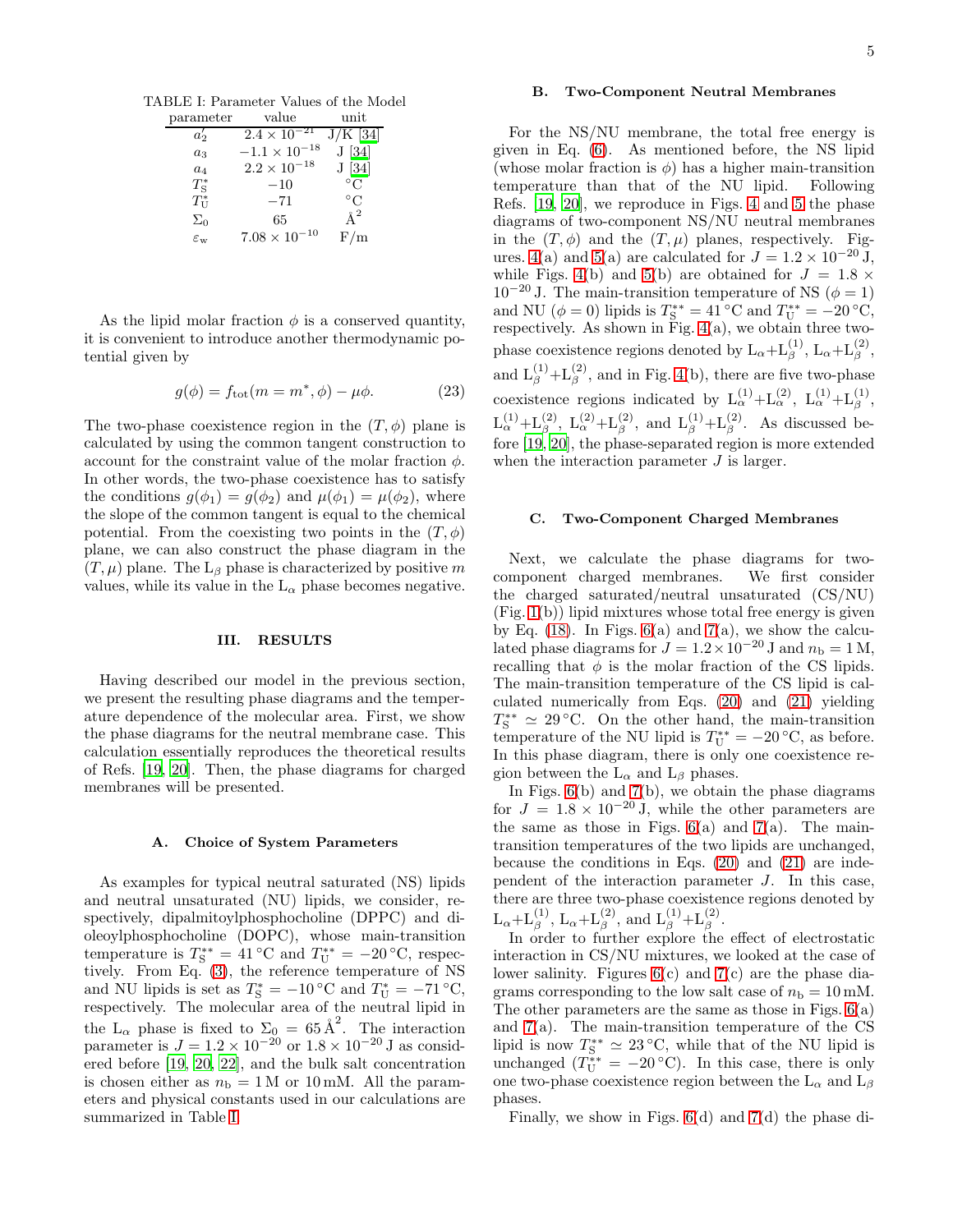

<span id="page-5-0"></span>FIG. 4: Phase diagrams of a neutral NS/NU membrane as a function of the molar fraction,  $\phi$ , of the NS lipids, and temperature T, reproducing the theoretical results of Refs. [\[19,](#page-11-0) [20\]](#page-11-2). The attractive interaction parameter J is chosen to be  $1.2 \times 10^{-20}$  J in part a and  $1.8 \times 10^{-20}$  J in part b. The other parameters are listed in Table [I](#page-4-1) and are mentioned in the text. The critical point located at  $(\phi_c, T_c) = (0.5, 53 \text{°C})$  in part b is indicated by a filled circle. The horizontal dashed lines at  $T = -19.2 \text{°C}$  in part a, and  $T = -19.7 \degree$ C and  $T = 36.4 \degree$ C in part b indicate a three-phase coexistence (triple point).



<span id="page-5-1"></span>FIG. 5: Phase diagrams of a neutral NS/NU membrane as a function of the chemical potential,  $\mu$ , of the NS lipids and temperature T. The attractive interaction parameter J is chosen to be  $1.2 \times 10^{-20}$  J in part a and  $1.8 \times 10^{-20}$  J in part b. The other parameters are listed in Table [I](#page-4-1) and mentioned in the text. The critical point located at  $(\mu_c, T_c)=(0 \text{ J}, 53 \text{ °C})$  in part b is indicated by a filled circle. The filled squares located at  $(\mu, T) = (-1.44 \times 10^{-20} \text{ J}, -19.2 \degree \text{C})$  in part a, and  $(-1.45 \times 10^{-20} \text{ J},$  $-19.7\text{ °C}$ ) and (0 J, 36.4 °C) in part b indicate the triple points.

agrams for the neutral saturated/charged unsaturated (NS/CU) lipid mixtures whose total free energy is given by Eq. [\(19\)](#page-3-7). Notice that the molar fraction  $\phi$  refers here to that of the NS lipids. The other parameters,  $J$  and  $n_{\rm b}$ , are the same as those in Figs.  $6(a)$  and  $7(a)$ . The maintransition temperature of the NS lipid is  $T_s^{**} = 41 °C$ , and that of the CU lipid is decreased to  $T_{\text{U}}^{**} \simeq -30$  °C. There are three two-phase coexistence regions denoted by  $L_{\alpha}+L_{\beta}^{(1)}$ ,  $L_{\alpha}+L_{\beta}^{(2)}$ , and  $L_{\beta}^{(1)}+L_{\beta}^{(2)}$ .

The phase behavior of two-component membranes depends on various quantities such as the interaction parameter  $J$ , the salt concentration  $n<sub>b</sub>$ , and whether the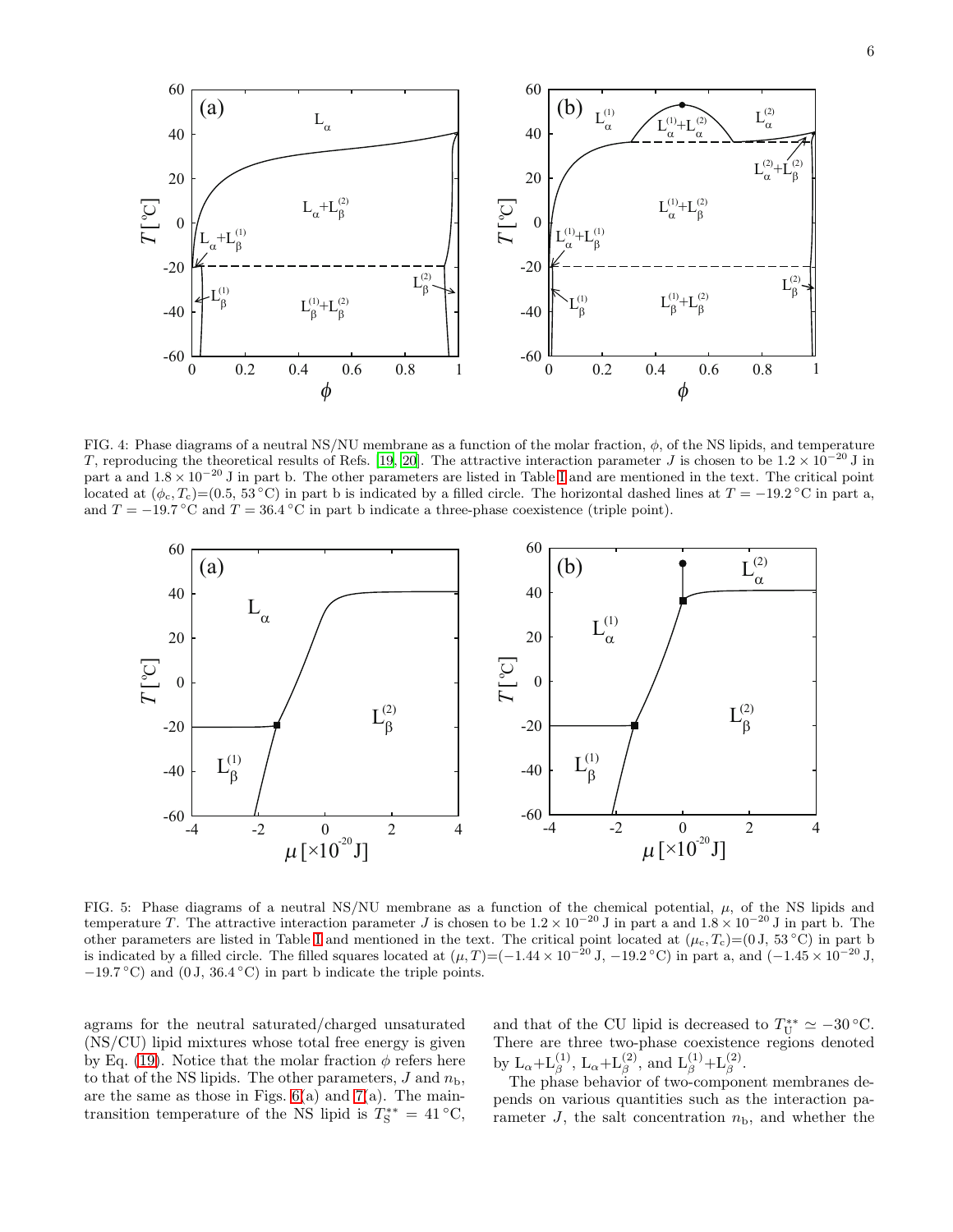7



<span id="page-6-0"></span>FIG. 6: Phase diagrams of two-component charged membranes as a function of the molar fraction,  $\phi$ , of saturated lipid (either CS or NS) and temperature T. (a) CS/NU membrane with  $J = 1.2 \times 10^{-20}$  J and  $n_b = 1$  M; (b) CS/NU membrane with  $J = 1.8 \times 10^{-20}$  J and  $n_b = 1$  M; (c) CS/NU membrane with  $J = 1.2 \times 10^{-20}$  J and  $n_b = 10$  mM; and (d) NS/CU membrane with  $J = 1.2 \times 10^{-20}$  J and  $n_b = 1$  M. The other parameters are listed in Table [I](#page-4-1) and are mentioned in the text. The horizontal dashed lines located at  $T = -15.3 \text{ °C}$  in part b and  $T = -28.0 \text{ °C}$  in part d indicate the three-phase coexistence (triple point).

lipid is charged or neutral. Due to the lipid volume conservation, the main-transition temperature of the charged lipid (either CS or CU) is reduced as compared with that of the neutral counterpart. These findings will be further discussed in Sec. [IV.](#page-8-0)

# D. Molecular Area in Charged Membranes

In Fig. [8,](#page-8-1) we show the temperature dependence of the molecular area,  $\Sigma$ , which is calculated from the optimal order parameter,  $m^*$ , and Eq. [\(16\)](#page-3-4). For the CS/NU mix-

ture, the molar fraction  $\phi$  of the CS lipid is varied, and the salt concentration is either  $n<sub>b</sub> = 1 M$  (high salt) or 10 mM (low salt), as shown in Fig. [8](#page-8-1) (a) and (b), respectively. In Fig. [8\(](#page-8-1)c), we show the molecular area of the NS/CU mixture for  $n_{\rm b} = 1$  M. Since  $\Sigma$  is independent of the interaction parameter  $J$ , the calculation in Fig.  $8(a)$ has been used in generating Fig. [6\(](#page-6-0)a) and (b). Similarly, the calculated  $\Sigma$  values shown in Fig. [8\(](#page-8-1)b) and (c) were used to obtain Fig. [6\(](#page-6-0)c) and (d), respectively. In order to see the change of the molecular area clearly, we ignore here the multiphase coexistence and look at only the minimum of the total free energy,  $f_{\text{tot}}$ .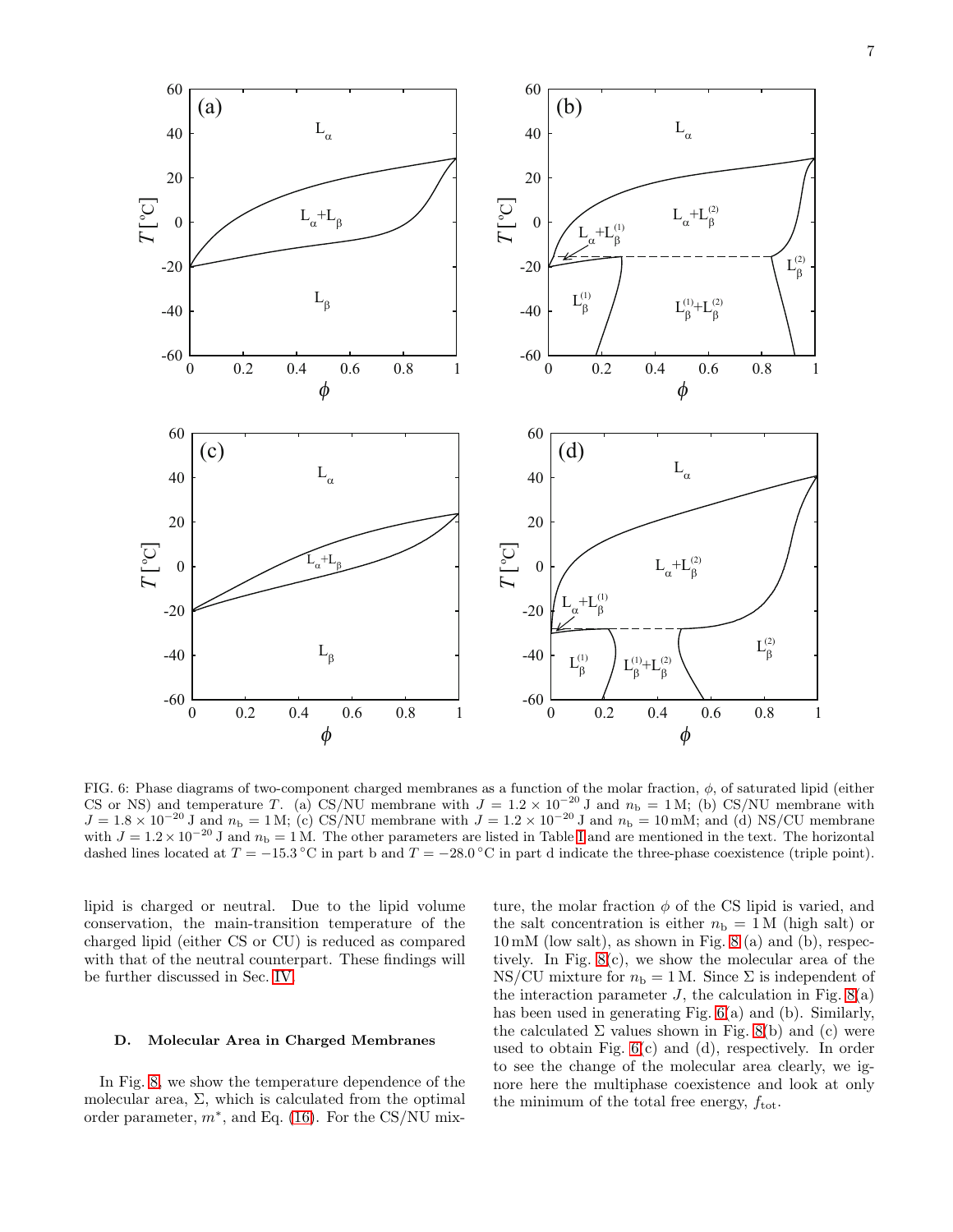

<span id="page-7-0"></span>FIG. 7: Phase diagrams of two-component charged membranes as a function of the chemical potential,  $\mu$ , of saturated lipid (either CS or NS) and temperature T. (a) CS/NU membrane with  $J = 1.2 \times 10^{-20}$  J and  $n_b = 1$  M; (b) CS/NU membrane with  $J = 1.8 \times 10^{-20}$  J and  $n_b = 1$  M; (c) CS/NU membrane with  $J = 1.2 \times 10^{-20}$  J and  $n_b = 10$  mM; and (d) NS/CU membrane with  $J = 1.2 \times 10^{-20}$  J and  $n_b = 1$  M. The other parameters are listed in Table [I](#page-4-1) and are mentioned in the text. The filled squares located at  $(\mu, T) = (-0.50 \times 10^{-20} \text{ J}, -15.3^{\circ}\text{C})$  in part b and  $(-2.48 \times 10^{-20} \text{ J}, -28.0^{\circ}\text{C})$  in part d indicate the triple points.

In Fig. [8\(](#page-8-1)a) and (b), for a pure NU membrane ( $\phi = 0$ ),  $\Sigma$  gradually increases when the temperature is increased approaching the main-transition temperature. As mentioned in Sec. [II,](#page-1-3) the molecular area discontinuously jumps to a larger value as appropriate for the  $L_{\alpha}$  phase at  $T_{\text{U}}^{**} = -20$  °C because the main-transition is first-order. In the  $L_{\alpha}$  phase of the NU membrane,  $\Sigma$  takes a constant value,  $\Sigma_0 = 65 \text{ Å}^2$ , because the order parameter  $m^*$  always vanishes there.

In the presence of the CS lipid  $(\phi > 0)$ ,  $\Sigma$  also increases and exhibits a discontinuous jump at the main-transition

temperature. At the transition temperature, as compared with the neutral membranes,  $\Sigma$  for the charged membranes is slightly smaller for the  $L_\beta$  phase but larger for the  $L_{\alpha}$  phase. This tendency can be clearly seen for higher molar fractions of CS lipid ( $\phi \approx 1$ ) or for lower salt concentrations (Fig. [8\(](#page-8-1)b)). As the temperature is further increased from the main-transition temperature,  $T^{**}$ ,  $\Sigma$ in the  $L_{\alpha}$  phase asymptotically approaches the constant value,  $\Sigma_0 = 65 \text{ Å}^2$ .

The temperature dependence of  $\Sigma$  for the NS/CU mixture is shown in Fig. [8\(](#page-8-1)c). The molecular area first in-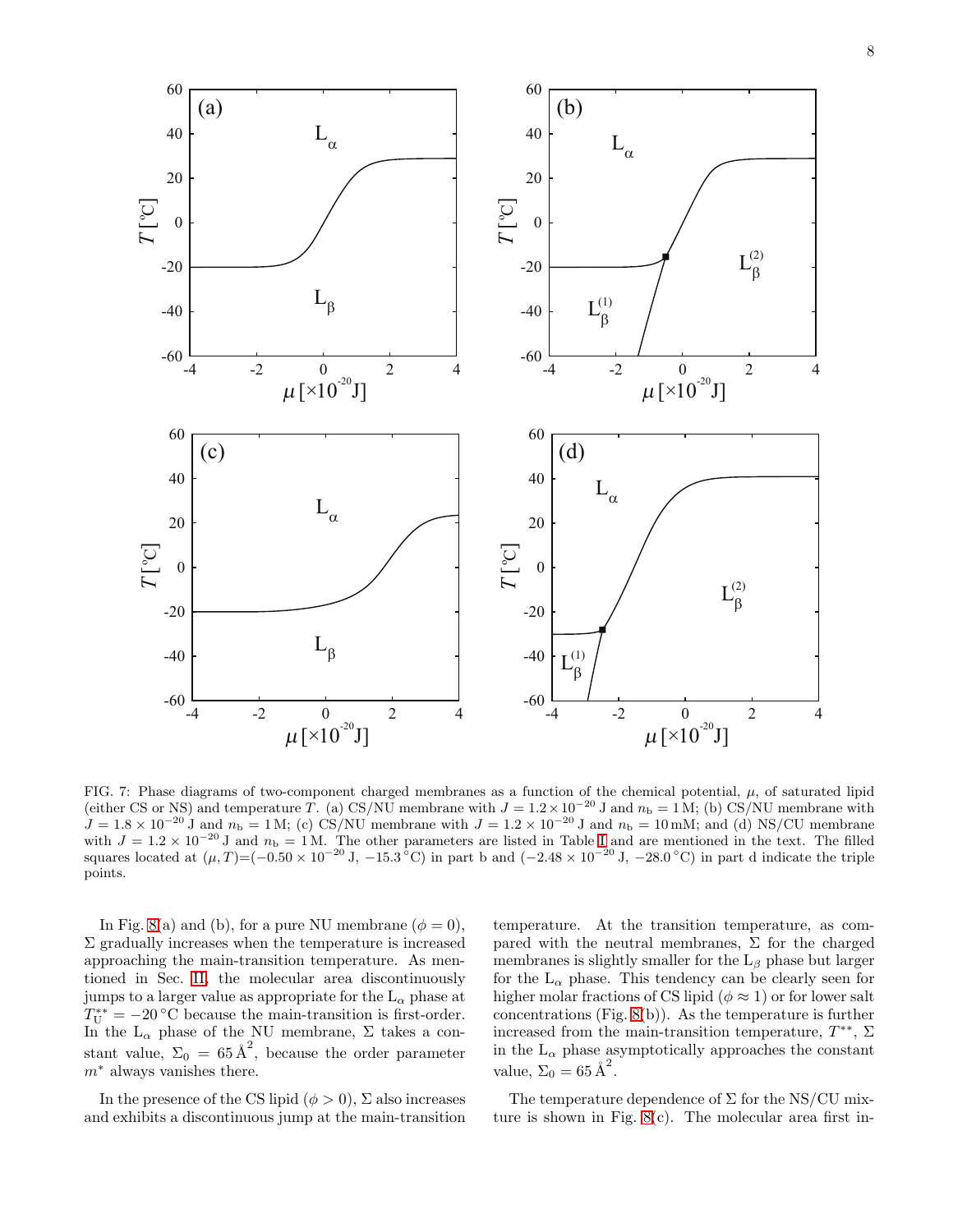

<span id="page-8-1"></span>FIG. 8: Plots of molecular area  $\Sigma$  as a function of the temperature T. (a) CS/NU lipid membrane with  $n_{\rm b} = 1$  M, (b) CS/NU lipid membrane with  $n_b = 10$  mM, and (c) NS/CU lipid membrane with  $n_b = 1$  M. Black, red, blue, green, and orange lines correspond, respectively, to  $\phi = 0$ , 0.25, 0.5, 0.75, and 1.

creases in the  $L_\beta$  phase and then jumps discontinuously at the main-transition temperature. This molecular area expansion is larger for higher molar fraction of the CU lipid ( $\phi \approx 0$ ). In the next section, we shall discuss in more detail the effect of the lipid volume conservation on the molecular area.

# <span id="page-8-0"></span>IV. DISCUSSION

Several points merit further discussion. First, we discuss the effect of the interaction parameter  $J$  on the phase behavior. As shown in Figs. [4](#page-5-0) and [6](#page-6-0) for neutral and charged membranes, respectively, the phase-separated region becomes larger as J increases. In particular, we find different coexistence regions such as liquid-liquid  $(L_{\alpha}^{(1)}+L_{\alpha}^{(2)})$  in Fig. [4\(](#page-5-0)b), and solid-solid  $(L_{\beta}^{(1)}+L_{\beta}^{(2)})$  in Fig. [6\(](#page-6-0)b). These coexistence regions do not appear for smaller J value as in Fig.  $4(a)$  and Fig.  $6(a)$ . Such a dependence on J was also reported in previous theoretical works [\[19](#page-11-0), [20](#page-11-2)].

As seen in Fig. [6,](#page-6-0) the main-transition temperature, T ∗∗, is reduced for a single-component charged lipid membrane. The transition temperature of NS lipid is  $T_{\rm S}^{**} = 41 \, \rm{°C}$ , while it is decreased to  $T_{\rm S}^{**} \simeq 29 \, \rm{°C}$  for CS lipid as in Fig. [6\(](#page-6-0)a) and (b), or to  $\tilde{T}_{\rm S}^{**} \simeq 23 \,^{\circ}\text{C}$  as in Fig. [6\(](#page-6-0)c). The electrostatic repulsion between the charged lipid molecules tends to expand the molecular area, resulting in a decrease of the membrane thickness, while keeping the molecular volume  $v = \Sigma \delta$  constant (see Fig. [3\)](#page-3-2). Hence, the molecular volume conservation enhances the phase transition toward the  $L_{\alpha}$  phase, and the main-transition temperature is decreased [\[39](#page-11-17)]. For a single-component unsaturated lipid, the reduction of the transition temperature from  $T_U^{**} = -20$  °C (for NU) to <sup>−</sup><sup>30</sup> ◦C (for CU) can also be explained by the volume conservation constraint (see Fig. [6\(](#page-6-0)d)).

Next, we comment on the effect of the electrostatic

interaction on the extension of the phase-separated regions. We have presented the phase behavior of a neutral NS/NU membrane (Fig. [4\(](#page-5-0)a)), a charged CS/NU membrane with a high salt concentration (Fig.  $6(a)$ ), and a charged CS/NU membrane with a low salt concentration (Fig.  $6(c)$ ). The phase separation takes place below  $T = 41 \degree C$  in Fig. [4\(](#page-5-0)a), between  $T = 29 \degree C$  and  $-20$  °C in Fig. [6\(](#page-6-0)a), and between  $T = 23$  °C and  $-20$  °C in Fig.  $6(c)$ . As the electrostatic interaction strength is increased in the order of Figs.  $4(a)$ ,  $6(a)$  and  $6(c)$ , the phase-separated region becomes narrower. For the NS/CU membrane in Fig. [6\(](#page-6-0)d), the phase coexistence occurs below  $T = 41 \degree C$ . Although this temperature range coincides with that of neutral NS/NU membranes as in Fig. [4\(](#page-5-0)a), the phase-coexistence region in charged membranes (Fig.  $6(d)$ ) is narrower than that in neutral membranes (Fig.  $4(a)$ ). Hence, the phase separation is generally suppressed in charged membranes as compared with neutral ones.

Some experiments [\[25](#page-11-5)[–29\]](#page-11-10) reported that the two-phase coexistence region for charged membranes (containing mainly CU lipid) is narrower than that for neutral membranes, and the phase separation in these membranes can be enhanced again by adding a salt. Compared with twocomponent neutral membranes (Fig.  $4(a)$ ), the phaseseparated region of an NS/CU membrane (Fig.  $6(d)$ ) becomes narrower due to the electrostatic interactions. This is indeed consistent with experiments. Previous theoretical models for charged membranes [\[26,](#page-11-7) [31](#page-11-8), [32](#page-11-9)] have considered only the contributions from the phase separation and the electrostatic interactions. Although these works also reported the suppression of the phase separation in charged membranes, the main-transition was not taken into account. In the present work, we have included this phase transition in order to fully describe the phase behavior of two-component charged membranes. The advantage of our model is that it describes the different phase behavior, distinguishing CS/NU and NS/CU lipid mixtures.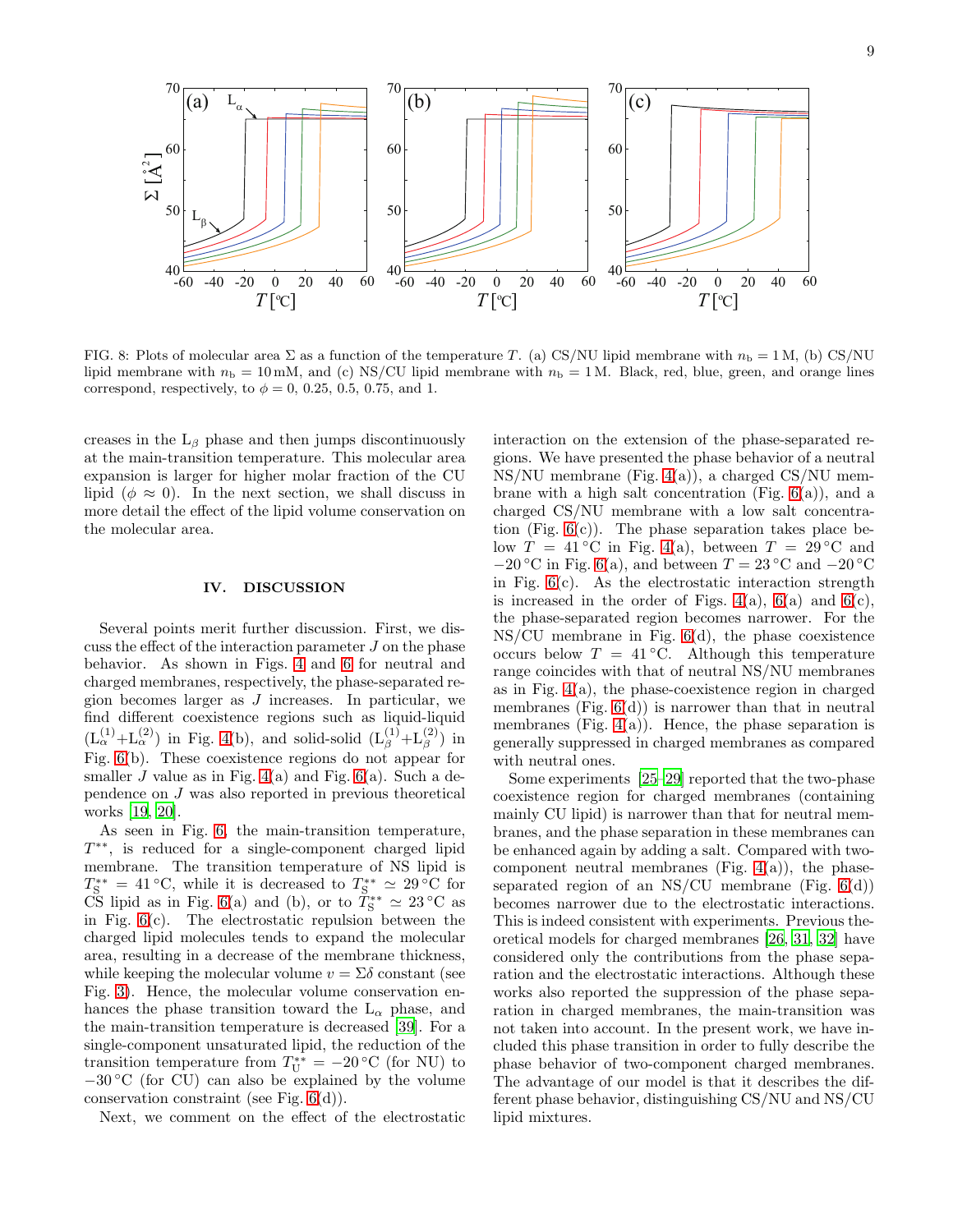As mentioned in Sec. [I,](#page-0-1) there are two types of twocomponent charged membranes: CS/NU and NS/CU lipid mixtures. These two cases are presented in Fig. [6\(](#page-6-0)a) and (d), which manifest that the phase-separated region in the former case is narrower than that in the latter one. This is because the difference in the main-transition temperature between the saturated and unsaturated lipids is larger in the  $NS/CU$  case (Fig.  $6(d)$ ). We note again that the reduction of the transition temperature for charged lipids is induced by the molecular volume conservation.

In general, the larger the difference in the transition temperatures, the stronger the segregation, and the phase separation is enhanced. Himeno et al. [\[29](#page-11-10)] reported that the phase behaviors of CS/NU and NS/CU lipid mixtures are quite different. In particular, they obtained the liquidus lines and compared the phase separations in CS/NU and NS/CU mixtures with that in an NS/NU mixture. According to their results, the phase separation is enhanced for a CS/NU mixture, whereas it is suppressed for an NS/CU mixture. Although it is difficult to compare directly this experiment with our theory, our model clearly distinguishes between the two different types of charged membranes, and the trends agree with experiments. In the previous experimental work [\[29](#page-11-10)], it was considered that there is a counterion mediated attraction between charged saturated lipids, which overcomes the electrostatic repulsion between the charged head groups. For simplicity, this effect was not considered in the present study. However, it will be of interest to consider such added interactions in future theoretical studies in order to make a direct comparison with the experimental results.

We further comment now on the discontinuous jump of the molecular area at the main-transition temperature. For a pure NS lipid membrane ( $\phi = 1$  in Fig. [8\(](#page-8-1)c)), the molecular area jumps from  $\Sigma = 48.7$  to  $65 \text{\AA}^2$  at  $T_{\rm S}^{**} = 41$  °C. For a pure CS lipid membrane ( $\phi = 1$  $\overline{in}$  Fig. [8\(](#page-8-1)a) or (b)), on the other hand, it varies from  $\Sigma = 47.4$  to 67.6  $\AA^2$  at  $T_S^{**} = 29 \degree \text{C}$  in Fig. [8\(](#page-8-1)a), and from  $\Sigma = 46.9$  to  $68.8 \text{ Å}^2$  at  $T_s^{**} = 23 \text{ °C}$  in Fig. [8\(](#page-8-1)b). This means that the main-transition of a CS lipid occurs when the temperature is lower and the molecular area is smaller, as compared with an NS lipid. This behavior can be explained by the electrostatic repulsion between the charged head groups (see Fig. [3\)](#page-3-2). In general, the main-transition is induced when the attraction between the lipids becomes weaker. For CS lipids, the electrostatic repulsion between the lipids acts in addition to the attraction. Hence, the main-transition occurs at a lower temperature and smaller molecular area. Moreover, the molecular area of a CS lipid in the  $L_{\alpha}$  phase is larger than that of an NS lipid  $(\Sigma = 65 \text{ Å}^2)$  due to the electrostatic repulsion. The increase in the molecular area at the main-transition is more enhanced when the molar fraction of charged lipid is higher.

For higher temperatures, the molecular expansion in two-component charged membranes is suppressed. In

the presence of charged lipid,  $\Sigma$  in the  $L_{\alpha}$  phase asymptotically approaches  $\Sigma_0$  as the temperature is further increased. We recall here that the total free energy of CS/NU or NS/CU membranes is given by Eq. [\(18\)](#page-3-6) or [\(19\)](#page-3-7). Taking into account the temperature dependence of  $p = 2\pi \ell_B/\Sigma_0 \kappa = e/\Sigma_0 \sqrt{8n_b \varepsilon_w k_B T}$ , we note that the relative contribution of the electrostatic free energy vanishes in the high temperature limit. Namely,  $f_{\rm el}/(f_{\rm st} + f_{\rm mix}) \rightarrow 0$  as  $T \rightarrow \infty$ . This means that the electrostatic interaction becomes irrelevant with respect to the non electrostatic free energies in the high temperature limit, and  $\Sigma \to \Sigma_0$ .

In neutral membranes, the optimal order parameter  $m^*$  vanishes in the L<sub>α</sub> phase. On the other hand, in charged membranes,  $m^*$  in the L<sub>α</sub> phase becomes negative due to molecular volume conservation. Since the order parameter represents the membrane thickness, negative m means an expansion of the molecular area, as shown in Fig. [3.](#page-3-2) In order to understand why  $m^*$  becomes negative, we expand the electrostatic free energy  $f_{el}$  of Eq. [\(17\)](#page-3-8) in powers of m

$$
\frac{f_{\text{el}}(m,\phi)}{k_{\text{B}}T} \approx 2\phi \left[ \frac{1 - \sqrt{1 + (p\phi)^2}}{p\phi} + \ln \left( p\phi + \sqrt{1 + (p\phi)^2} \right) \right]
$$

$$
- \frac{2\left(1 - \sqrt{1 + (p\phi)^2}\right)}{p} m - \frac{\left(1 - \sqrt{1 + (p\phi)^2}\right)^2}{p\sqrt{1 + (p\phi)^2}} m^2.
$$
(24)

<span id="page-9-0"></span>The order parameter  $m$  is determined by minimizing the total free energy, Eq. [\(18\)](#page-3-6), which includes Eq. [\(24\)](#page-9-0). The latter equation is minimized for nonzero  $m$  due to the linear term in m because  $\sqrt{1 + (p\phi)^2} > 1$ . Since the stretching free energy  $f_{st}$  in Eq. [\(2\)](#page-1-1) does not include any linear term in  $m$ , the total free energy is minimized for a negative  $m^*$  < 0. As mentioned above, the electrostatic interaction becomes negligible at higher temperatures. Therefore,  $m^*$  asymptotically vanishes when the temperature is increased.

In this study, we have used the Poisson-Boltzmann theory to obtain the electrostatic potential for symmetric monovalent salt. Such a mean-field treatment would break down when ion-ion correlations become significant. For example, when multivalent ions are present or a crowding state of charged lipids occurs, it would be important to include ion-ion correlations beyond the meanfield theory. This point will be addressed in a future study. Furthermore, modulated phases in neutral lipid membranes were discussed theoretically by taking into account both the lipid main transition and the spatial dependence of the lipid composition [\[22\]](#page-11-3). In the case of a charged lipid membrane, the formation of modulated phases was predicted within the Debye-Hückel approximation without considering the lipid main transition [? ]. However, the occurrence of such a microphase separation has not yet been reported experimentally for charged bilayer membranes using optical microscopes [\[25](#page-11-5)[–30\]](#page-11-6). This is because the characteristic wavelength of the mi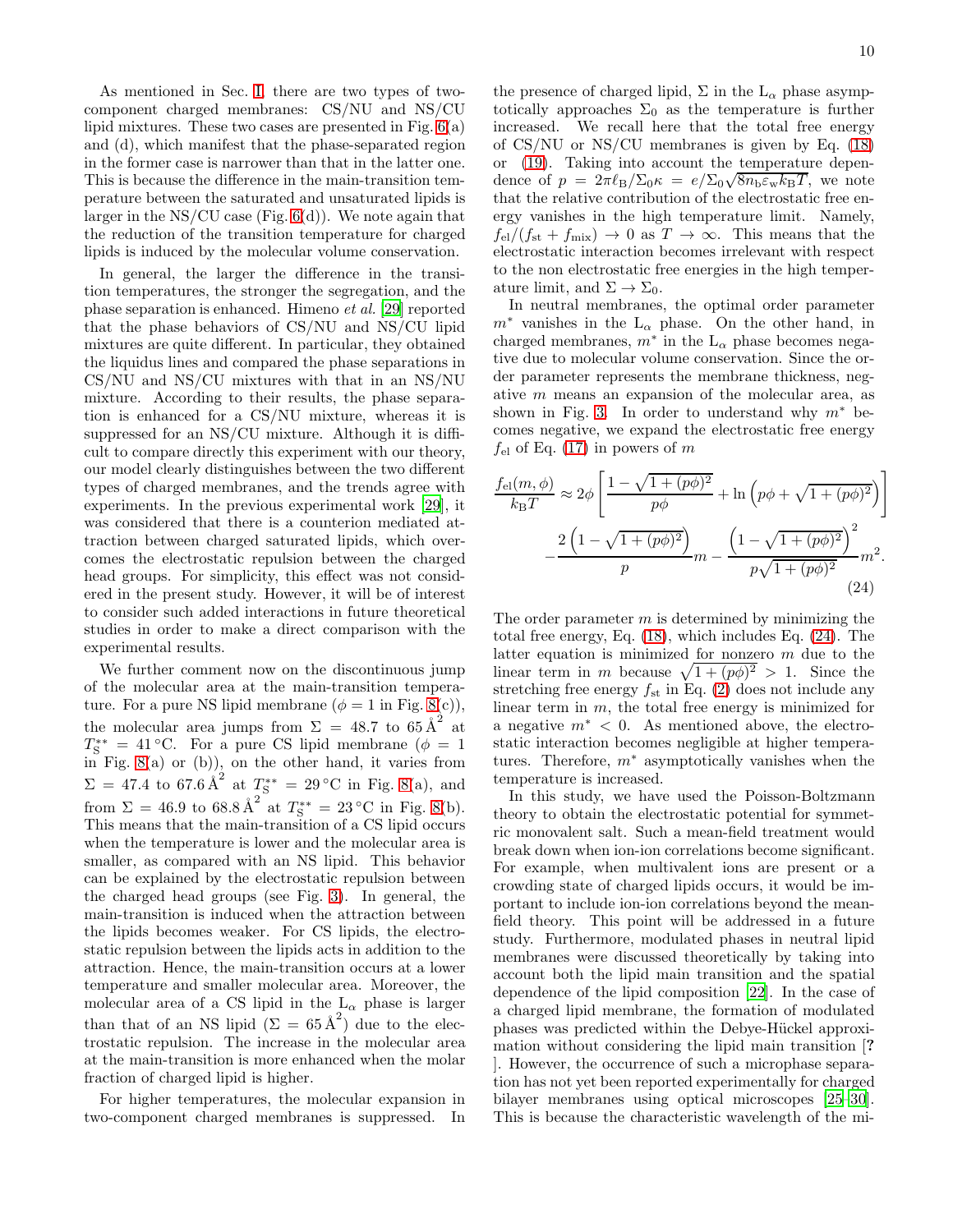crophase separation is considered to be of the order of nanometers [\[40](#page-11-18)]. Further theoretical and experimental studies are needed in order to investigate the possibility of such microphase separations in charged lipid membranes.

# <span id="page-10-8"></span>V. CONCLUSIONS

In this work, we have considered phase transitions and separations in binary mixtures of charged membranes. Taking into account the chain main-transition, we have calculated the phase diagrams of two-component charged and neutral lipids. In particular, we have considered a coupling effect between the order parameter and the lipid composition through the molecular volume conservation. We showed that the phase separation in charged membranes is suppressed as compared with the neutral case. Furthermore, as the salt concentration is increased because of screening, the phase separation in charged membranes is enhanced again, signaling the importance of electrostatic interaction.

We have focused on the combination of the lipid hydrocarbon saturation and the charge on the headgroup (either CS/NU or NS/CU). The phase behavior of these two types of binary mixtures of charged/neutral lipids is very different, and is in agreement with recent experiments [\[26,](#page-11-7) [28](#page-11-19), [29\]](#page-11-10). We also find that the molecular area of charged/neutral mixtures is smaller in the  $L_\beta$  phase and larger in the  $L_{\alpha}$ , as compared with neutral mixtures. In other words, the discontinuous jump of the molecular area for charged/neutral mixtures is larger than that for the neutral ones. This tendency is clearly seen when the charged lipid fraction is large and/or the salt concentration is low, and can be understood by the electrostatic repulsion between the charged head groups. In general, the phase behavior is significantly influenced by the presence of the charged lipid.

Our model describes the phase behavior of binary mix-

tures of charged/neutral lipids. In most of the recent experimental studies [\[25](#page-11-5)[–29](#page-11-10)], however, the phase separation has been observed in ternary charged lipid mixtures containing cholesterol. Since these studies are motivated by the formation of raft domains enriched in cholesterol, lipid mixtures containing cholesterol are also important from the biological point of view. Putzel and Schick proposed a model [\[41\]](#page-11-20) for the phase separation in neutral membranes consisting of saturated lipids, unsaturated lipids, and cholesterol. In the future, it will be of interest to consider a model for ternary charged lipid membranes, which will take into account explicitly the specific role of cholesterol, in addition to the effect of charges in lipid mixtures.

## Acknowledgments

We thank R. Okamoto for useful discussions. N.S. acknowledges support from the Grant-in-Aid for Young Scientist (B) (Grant No. 26800222) from the Japan Society for the Promotion of Science (JSPS) and the Grant-in-Aid for Scientific Research on Innovative Areas "Molecular Robotics" (Grant No. 15H00806) from the Ministry of Education, Culture, Sports, Science, and Technology of Japan (MEXT). T.H. acknowledges support from the MEXT KAKENHI Grant No. 15H00807 and 26103516, JSPS KAKENHI Grant No. 15K12538, and AMED-CREST, AMED. S.K. acknowledges support from the Grant-in-Aid for Scientific Research on Innovative Areas "Fluctuation and Structure" (Grant No. 25103010) from MEXT, the Grant-in-Aid for Scientific Research (C) (Grant No. 15K05250) from JSPS, and the JSPS Core-to-Core Program "International Research Network for Non-equilibrium Dynamics of Soft Matter". D.A. acknowledges support from the Israel Science Foundation under Grant No. 438/12, the United States-Israel Binational Science Foundation under Grant No. 2012/060, and the ISF-NSFC joint research program under Grant No. 885/15.

- <span id="page-10-0"></span>[1] K. Simons and E. Ikonen, Nature 387, 569 (1997).
- <span id="page-10-1"></span>[2] K. Simons and J. L. Sampaio, Cold Spring Harbor Perspect. Biol. 3, a004697 (2011).
- <span id="page-10-2"></span>[3] S. Komura and D. Andelman, Adv. Coll. Int. Sci. 208, 34 (2014).
- <span id="page-10-3"></span>[4] S. L. Veatch and S. L. Keller, Phys. Rev. Lett. 89, 268101 (2002).
- [5] S. L. Veatch and S. L. Keller, Biophys. J. 85, 3074 (2003).
- [6] T. Baumgart, S. T. Hess, and W. W. Webb, Nature 425, 821 (2003).
- [7] F. A. Heberle and G. W. Feigenson, Cold Spring Harbor Perspect. Biol. 3, a004630 (2011).
- [8] T. Hamada, R. Sugimoto, T. Nagasaki, and M. Takagi, Soft Matter 7, 220 (2011).
- [9] T. Hamada, Y. Kishimoto, T. Nagasaki, and M. Takagi, Soft Matter 7, 9061 (2011).
- <span id="page-10-4"></span>[10] N. Shimokawa, M. Nagata, and M. Takagi, Phys. Chem.

Chem. Phys. 17, 20882 (2015).

- <span id="page-10-5"></span>[11] L. A. Bagatolli and E. Gratton, Biophys. J. 78, 290  $(2000).$
- [12] P. A. Beales, V. D. Gordon, Z. Zhao, S. U. Egelhaaf, and W. C. K. Poon, J. Phys.: Condens. Matter 17, S3341 (2005).
- [13] D. Chen and M. M. Santore, Proc. Natl. Acad. Sci. USA 111, 179 (2014).
- <span id="page-10-6"></span>[14] D. Chen and M. M. Santore, Langmuir **30**, 9484 (2014).
- [15] S. H. Wu and H. M. McConnell, Biochemistry 14, 847 (1975).
- <span id="page-10-9"></span>[16] E. J. Luna and M. McConnell, Biochim. Biophys. Acta 470, 303 (1977).
- [17] K. Arnold, A. Lösche, and K. Gawrisch, Biochim. Biophys. Acta 645, 143 (1981).
- <span id="page-10-7"></span>[18] A. Blume, R. J. Wittebort, S. K. Das Gupta, and R. G. Griffin, Biochemistry 21, 6243 (1982).